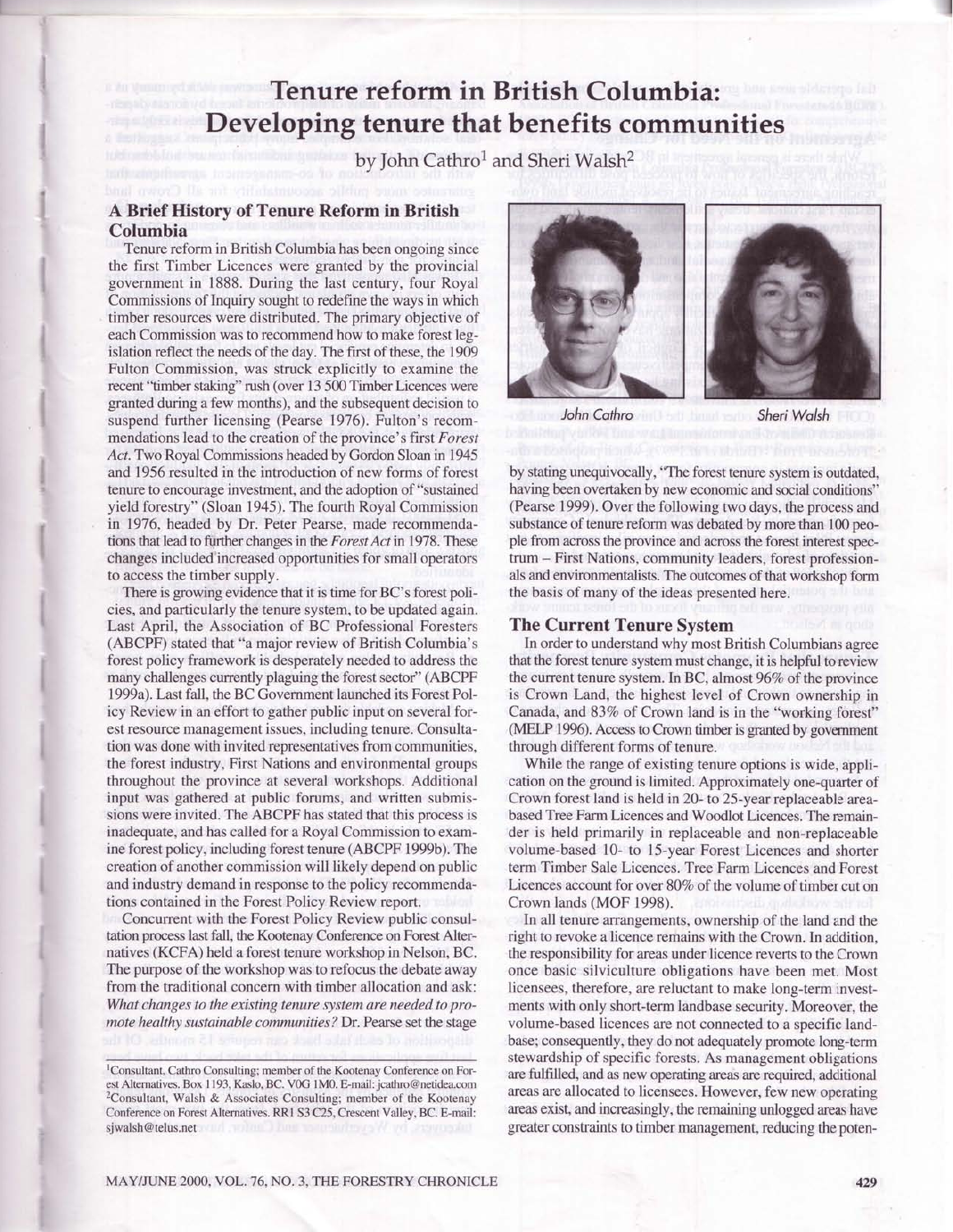tial operable area and greatly increasing planning and operating costs.

# **Agreement on the Need for Change**

While there is general agreement in BC on the need for tenure reform, the specifics of how to proceed pose difficulties for reaching agreement. Issues to be resolved include land ownership, First Nations' treaty settlements, tenure length and security, the amount of protected area in the province, volume-based versus area-based agreements, new licensee selection criteria, inclusion of additional social and environmental requirements in tenure agreements, the size and distribution of the Allowable Annual Cut (AAC), compensation for changes to existing tenures and processing facility appurtenance requirements.

Recently, several organizations have outlined different ideas for tenure reform. The Council of Forest Industries prepared a "Blueprint for Competitiveness" which promotes increased land security for existing licensees and an increase in the AAC from 70 million to 100 million cubic meters (COFI 1999). On the other hand, the University of Victoria Eco-Research Chair of Environmental Law and Policy published "Forests in Trust" (Burda et al.1997), which proposed a dramatic increase in community forest tenure at the expense of existing industrial licensees, and a decrease in the AAC. Meanwhile, the provincial government introduced a new form of community-based tenure. They established a Community Forest Pilot Project and selected seven pilot locations to test a variety of administrative and management models.

Discussion of these and other approaches to tenure reform, and the potential effect of their implementation on community prosperity, was the primary focus of the forest tenure workshop in Nelson.

### **Tenure that Promotes Community Prosperity**

Tenure reform discussions have historically focused on increasing access to timber and increasing investment in the province by large, integrated companies. This focus is now shifting to explicitly address the needs of forest-based communities, and the Nelson workshop was a significant step forward in defining those needs and developing strategies to meet them.

Surrounded by four of the province's community forest tenures - in Revelstoke, Kaslo, Creston and Harrop-Procter - Nelson is an excellent location to host a workshop on forest tenure reform and community prosperity. The nearby community forest tenure agreements vary in several important respects, and each community has a unique approach to managing its operations. Thus, these tenure agreements provided valuable background for the workshop discussions.

Workshop participants repeatedly confirmed that four key issues must be addressed when reforming the provincial forest tenure system. From a community perspective, these conditions are vital to ensure economic, social and environmental stability:

- There must be a guarantee of long-term environmental sustainability in all tenures;
- All tenures must respect and adequately accommodate First Nations' rights and title;
- Communities must have a greater say in the management of their local forest tenures; and,
- All tenures must lead to more diversity in both forest products and economic conditions.

Although community forest tenure was seen by many as a means to solve many of the problems faced by forest-dependent communities, there was recognition that this is only a partial solution. For example, many participants suggested a continuing role for existing industrial tenure holders, but with the introduction of co-management agreements that guarantee more public accountability for all Crown land tenures. Most participants promoted increasing the proportion of smaller tenures such as woodlots and community forests as well as developing special tenures for First Nations and tenures for non-timber resources.

It was also recognized that a proliferation of small tenure units offers its own problems, including the fragmentation of land management. Tenure fragmentation could make it much more difficult to plan land use at landscape and regional levels, to determine provincial cut levels and to forecast government stumpage revenues. In addition, almost any change to the existing tenure system to empower communities will necessitate a partial redistribution of tenure rights from existing licensees, with concomitant compensation issues. Despite these difficulties, participants at the KCFA workshop agreed that increased community control of forest resources holds great promise for allowing better expression of community values, and for ensuring that more of the benefits of resource development stay in the local community.

Nevertheless, workshop participants realized that not all communities want or are capable of managing forest tenure. Four major challenges to successful community forest tenure were identified:

- Raising the capital necessary for planning and commencing forest management operations;
- Providing education and training of citizens to ensure informed and active participation in licence operations;
- Resolving value and stakeholder conflicts over operations in highly constrained and contentious areas such as community watersheds; and
- Making available the land and timber volume to supply these licences.

The first three of these are up to the communities themselves to resolve. The fourth  $-$  access to land and timber  $-$  is about reforming the entire tenure system.

One way of increasing the amount of community forest tenure would be to utilize the existing provision within the Forest Act for 5% "take back" of the licence volume when tenure is transferred, such as following corporate takeovers and mergers. Once the transfer is approved, the AAC of the tenure being transferred is reduced by 5%. This AAC may be returned to the tenure holder upon approval by the Minister of Forests if the applicant fulfils a number of conditions pertaining to the social and economic objectives of the Crown, or it may be retained by the Ministry of Forests. Although retention and reallocation of this volume is a potential means of obtaining unallocated timber and facilitate tenure redistribution, it is a very slow process. Despite the recent consolidation in the forest industry, tenure transfers occur infrequently and the decision regarding disposition of each take back can require 15 months. Of the last five applications for return of the take back, two have been returned to the applicant and three have been denied, and the volume retained by the Ministry of Forests. Decisions regarding disposition of the take back from the two most recent takeovers, by Weyerhaeuser and Canfor, have yet to be made.